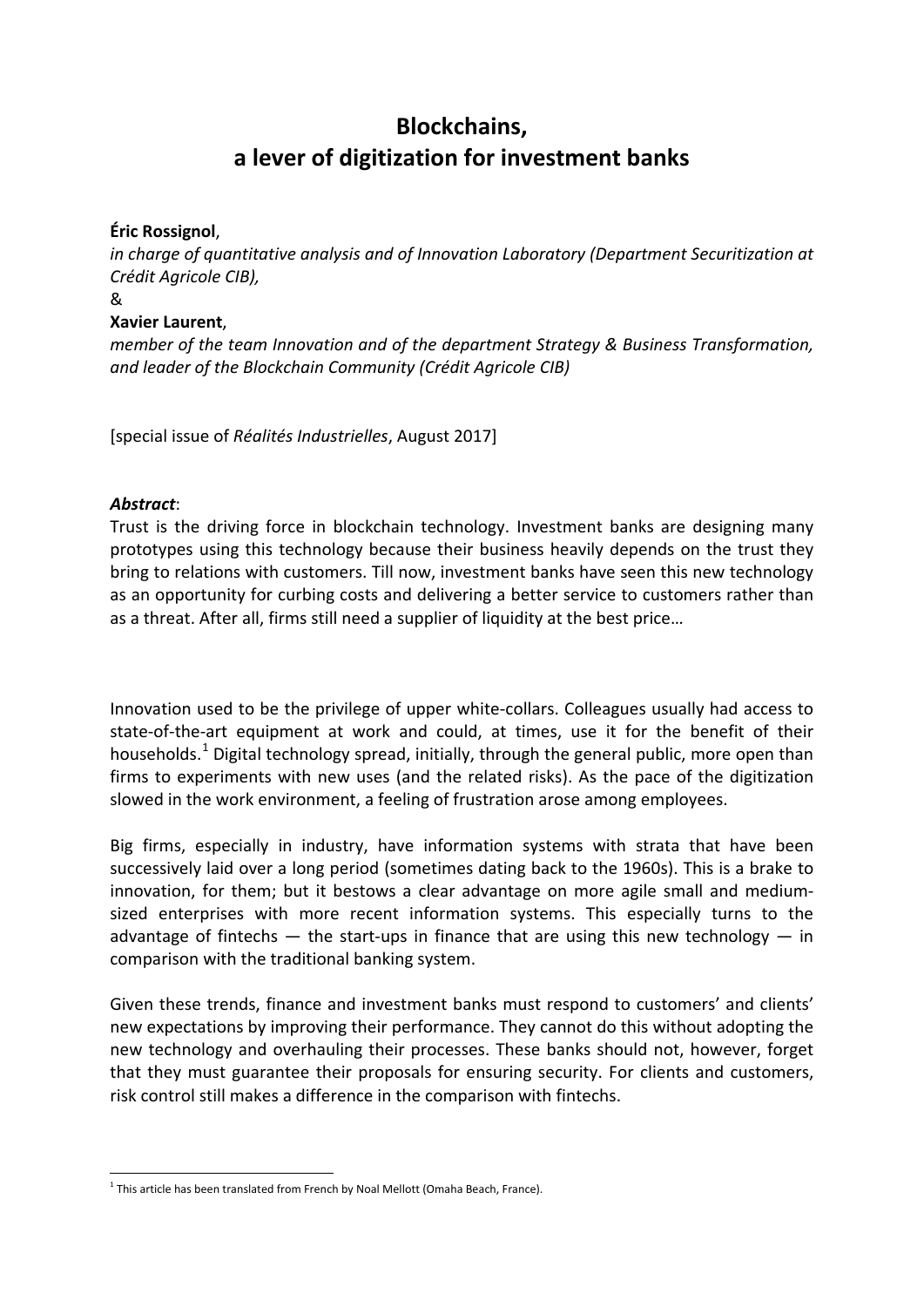Blockchains with distributed ledger technology (DLT) are an important means for coping with this situation. They can instill the requisite confidence in financial institutions, their customers, regulators and, too, the many other economic agents involved in exchanging information and digitally automating business in a safe, secure environment.

### **The inevitably vanishing trusted third party?**

At the origin, Bitcoin intended to break with the conventional financial system (banks, including central banks) and propose a purely technological alternative to the trusted third party, who validates transfers with a monetary value. With no more than ten years for standing back to take a look at this phenomenon, we have to admit that banks are still playing this third-party role even as they undergo the digital transition. Bitcoins enable users (other than computer scientists) to do without banks; but it forces them to entrust their electronic wallets (where bitcoins are deposited) to a third party or to convert this cryptocurrency into a more widely accepted official currency. It is these new trusted third parties whom hackers usually catch up with and who are liable for the headline-catching thefts of cryptocurrencies.

As much can be said about attorneys, the experts who certify a contract's legality, its conformity with the law. Tomorrow, the services of a computer scientist or programmer will probably be needed to validate the full accordance of a smart contract with the law. It will then be necessary to "trust" the person in charge of writing the contract's code.

Let us take an example. LaZooz and Arcade City want to use blockchain technology to eliminate intermediaries such as Uber. These startups seek to bring drivers and riders into contact without going through a centralized platform that sets the price for rides. What they promise is, once again, evidence that a trusted third party is still needed. Although these new operators offer more flexibility and freedom to users, in particular for setting prices, they still provide access to a platform… and users accept to "trust" the platform and its technological toolkit.

Finance and investment banks generally do not accept the prevalent idea that blockchains will eliminate trusted third parties. They think, instead, that blockchains will redistribute this function over the chain of production by shifting value toward the technology and those in control of it.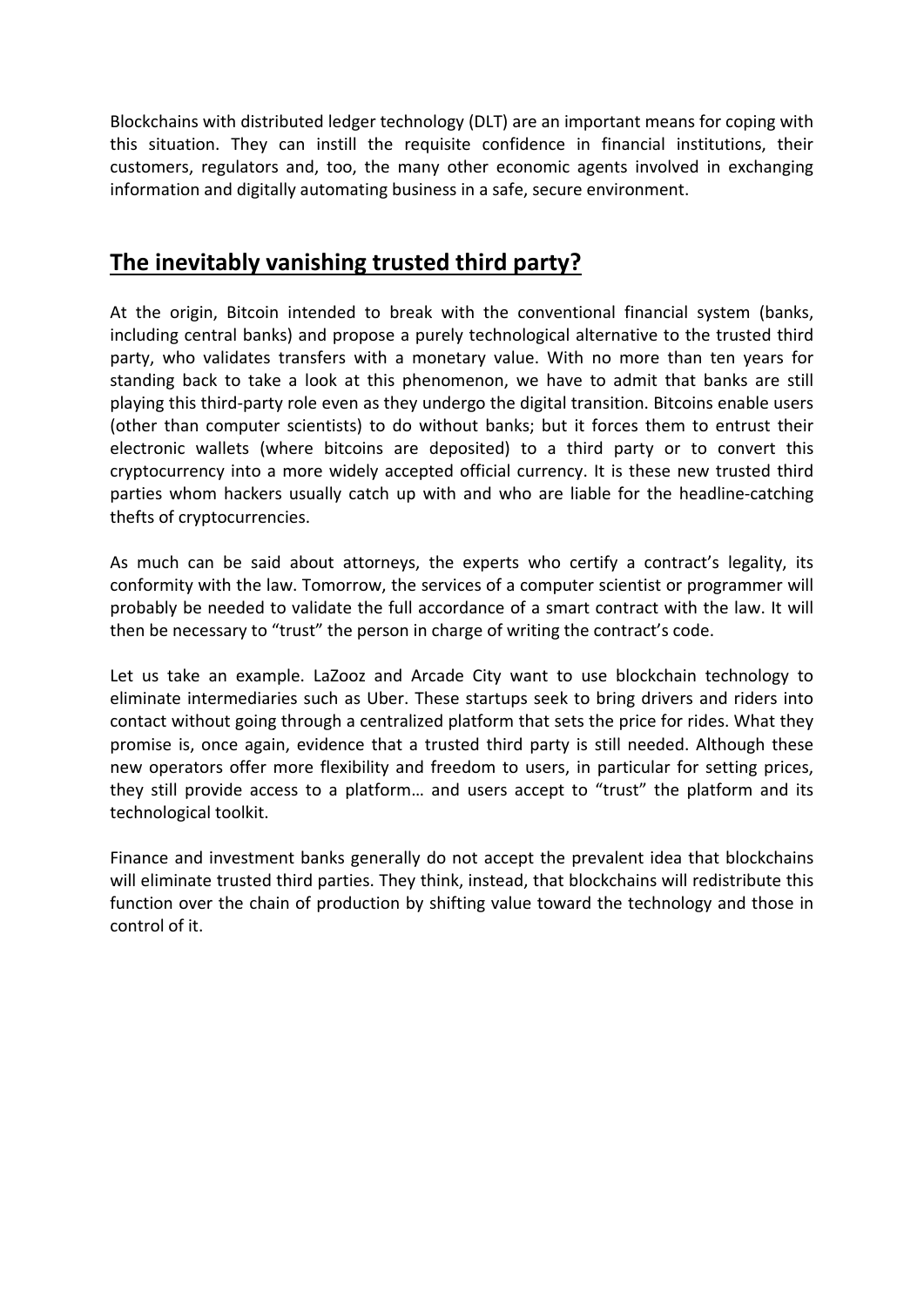# **The promised sharing of transparency?**

Borne by the growth of the Internet, digital technology has been facilitating the digitization and acceleration of financial transactions. We have witnessed this trend in the gradual computerization of capital market operations during the 1980s and 1990s, the Internet's increasing connectivity and, since 2000, high-frequency trading. These revolutionary advances of a technology on the march have made markets grow, and made them more liquid.

One thing has not changed however: each party has its own view of the transaction to be undertaken. The reconciliation of this view with the views of the other parties requires effort. Notwithstanding that, all parties frequently share the same view, but with differences….that represent a risk. Finance and investment banks have to spend much energy and cover many costs in order to clarify these differences. Even when a trusted third party (such as a clearing house) intervenes, as in many such transactions, the risk remains. It hampers the efficiency of transactions, since payments in the euro market generally occur two days later. This risk entails a cost, since it has to be covered during this period.

For regulatory authorities, this situation is far from ideal. To fully play their role as controllers, they need to have an ever improved visibility of transactions. However they receive from each party to the transaction a partial view that they have to harmonize with the views of the other parties and with their own.

Distributed ledger technology is capable of changing paradigms. It imposes a single view, a reference shared by all parties and operators in the market. In this new paradigm, each party would have a view restricted to the transactions in which it is involved; but there should be no differences between parties. Furthermore, a global, exhaustive view would be granted to supervisory authorities, who could thus fully and efficiently play their role as controllers. Finally, payments could be made at the end of the day, or even more frequently.

# **New digital platforms**

Through trade finance, a bank covers merchandise during the phase of transfer (or shipment) from seller to buyer, a phase involving many formalities (customs, storage, bills of lading, etc.). Till now, this activity has, in general, withstood attempts to digitize it. The basic principles laid down by the banks of Genoa or Venice in the Middle Ages still hold… having become more complicated and sophisticated over time. Paper documents still prevail, being passed from hand to hand, from signature to rubber stamp, up till their appraisal and recognition by an expert. The cost and time needed for all this paperwork are significant; but this is the price to pay so that the minium of confidence needed to exchange a value for a product (or service) across borders and boundaries can arise in dealings that involve so many private and public agents from various horizons.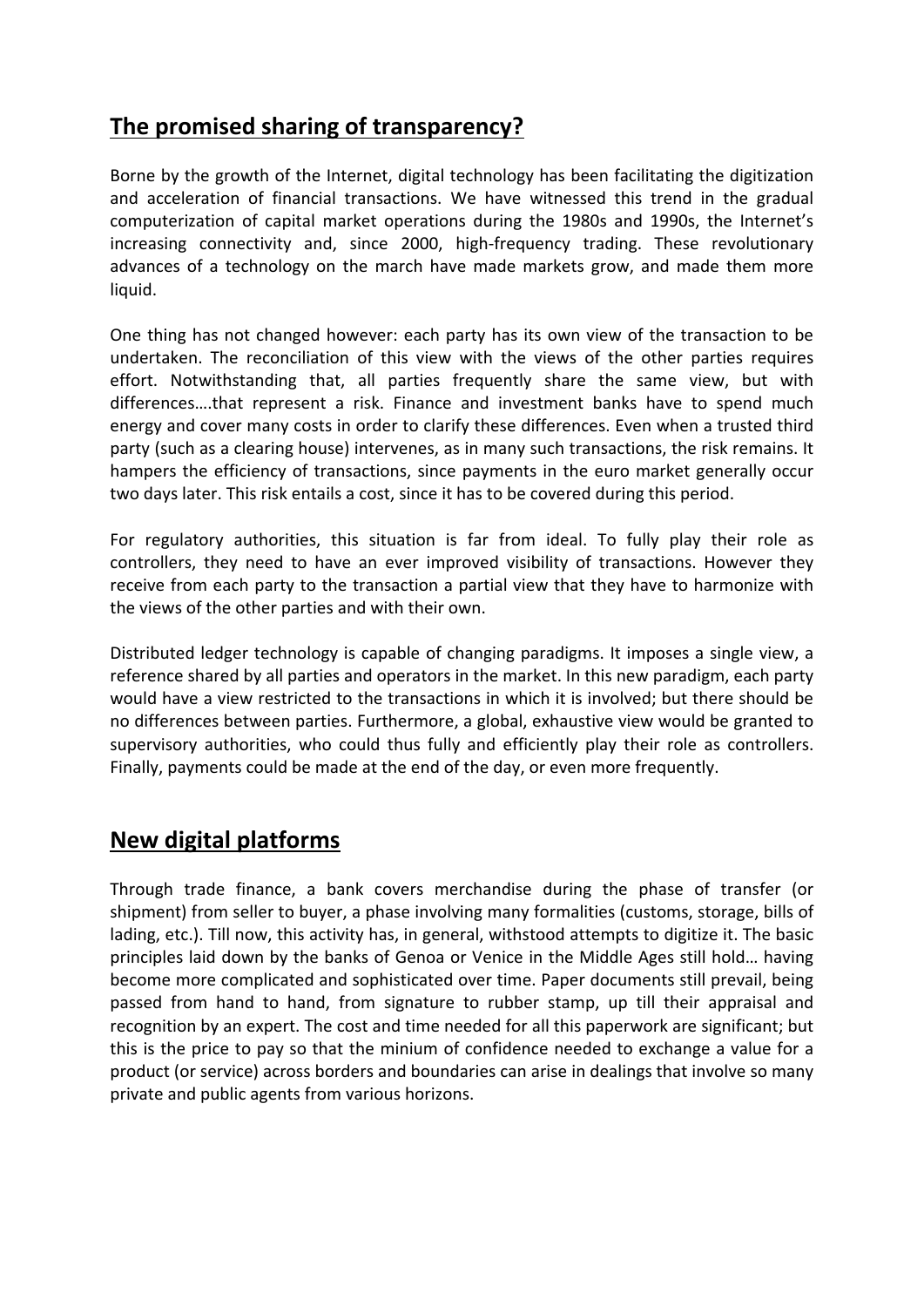Bankers still see their role as assisting importers and exporters as they trade, financing their needs for liquidity and covering (some) trade-related risks. Bankers are but a link in a chain that includes inspectors, insurers, transporters, customs officials, etc., who intervene to make trade safe and secure.

DLT is a way for these players to digitize the chain of their exchanges, as each of them adds his information there, having been guaranteed that no other party, not even the administrator, is able to corrupt the ledger. In turn, electronic signatures are needed for certifying the information for making engagements toward other parties on the chain. This guarantee arouses the confidence necessary for trade, for sharing information and digitally executing the transaction as a real transaction (*i.e.*, payment in exchange for property).

Firms might resort to platforms using blockchain technology to benefit either from a reduction of costs (in relation to the security provided by current procedures involving a trusted third party) or from an improvement in the security and traceability of transactions and payments (at a cost comparable with current costs). They might thus gain access to a marketplace for financial services and for the coverage of risks.

### **Securitization: A synopsis of DLT's advantages**

The so-called "real economy" is massively financed through accounts receivable, *i.e.*, entries on a firm's balance sheet of the value of a service or product that has been provided but for which the customer has not yet paid. Firms often depend heavily on commercial debt. Since accounts receivable are not very standardized (with regard to the management of customer identifications, payments, disputes, etc.), the assets corresponding to them have low liquidity. Such an asset can be sold (via securitization, factoring or forfaiting) in order to obtain liquid assets, but the cost of selling them is high because it is necessary for the bank financing the sale:

- to know both the purchaser and seller;
- to be familiar with the procedures for debt collection and litigation between buyer and seller;

● to calculate the purchase price and have information on the price structure (if, for example, payment is deferred as a function of the performance of the purchased asset). Calculating the purchase price is either very simple but not very accurate (due to "adverse selection"), or else complicated and, in this case, a trusted third party is needed to validate it.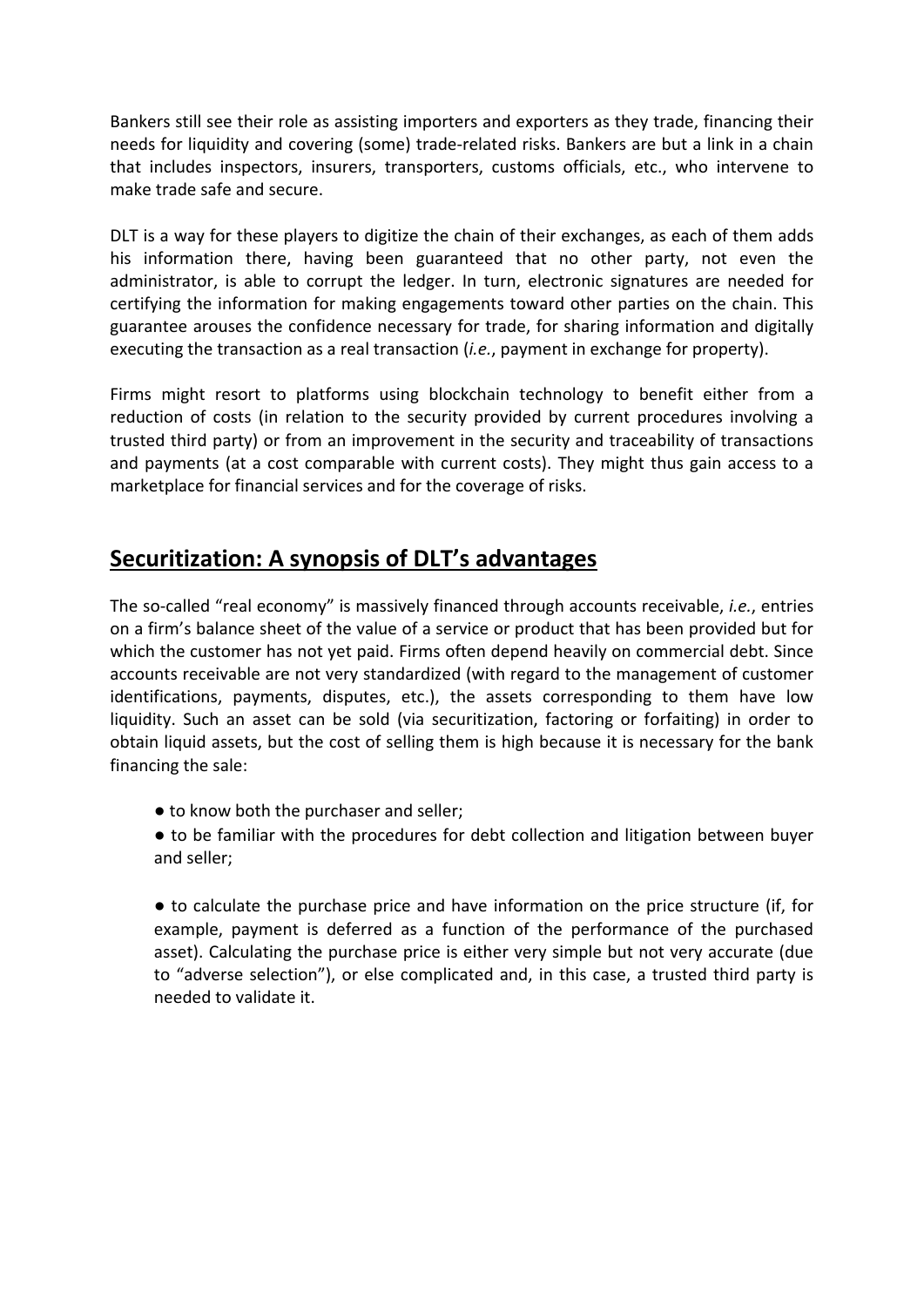Accounts receivable are a likely candidate for entries on a blockchain. This would make it possible to:

- standardize the account receivable so as to make it as liquid as possible;
- easily monitor these accounts for all parties to the transaction;
- simplify the transfer procedure;
- curb structural costs by curtailing the role of intermediaries and trusted third parties;
- calculate in detail a purchase price as part of a smart contract, thus limiting the risks of adverse selection while maximizing the purchase price for the seller;
- optimize the frequency of payments. The current practice for securitization operations is to schedule monthly transfers. Thanks to DLT, transfers could be made daily.

Prototypes have been designed for creating an environment favorable to a simplified transfer of assets via a blockchain. One of them has demonstrated that a blockchain is capable of carrying a rather sophisticated smart contract for finely calculating the selling price without any trusted third party. The next step will be to persuade the participating companies to implement the full process. However several legal questions, still hanging, must be settled….

### **Hanging questions…**

When Elon Musk was told that accelerating the Hyperloop (as initially designed) would probably kill passengers, he replied, *"Yes, it's an issue*" but did not give up. Nowadays, the fate of blockchain technology is hanging on more than a few unanswered questions.

"Scalability" is one of them. Cryptocurrency transactions must be capable of reaching the same volume as fiat currencies without impairing security procedures and processes. Some DLTs propose more efficient consensus methods, but the latter are advantageous only if the number of transactions remains limited.

Users' keys, both public and private, do not, by themselves, guarantee anonymity. Once transactions start taking place at a significant scale, patterns would, we suppose, appear that could be used to link a digital transaction on the blockchain to the "real" party making it. The Danish police has, more than once, come up with proof sufficient for sentencing persons accused of using bitcoins for money laundering.<sup>[2](#page-4-0)</sup> An additional layer of security must be imagined for the anonymity and confidentiality of transactions.

<span id="page-4-0"></span><sup>&</sup>lt;sup>2</sup> [https://www.reddit.com/r/Bitcoin/comments/5vcvgj/first\\_arrests\\_made\\_from\\_blockchain\\_analysis/](https://www.reddit.com/r/Bitcoin/comments/5vcvgj/first_arrests_made_from_blockchain_analysis/)